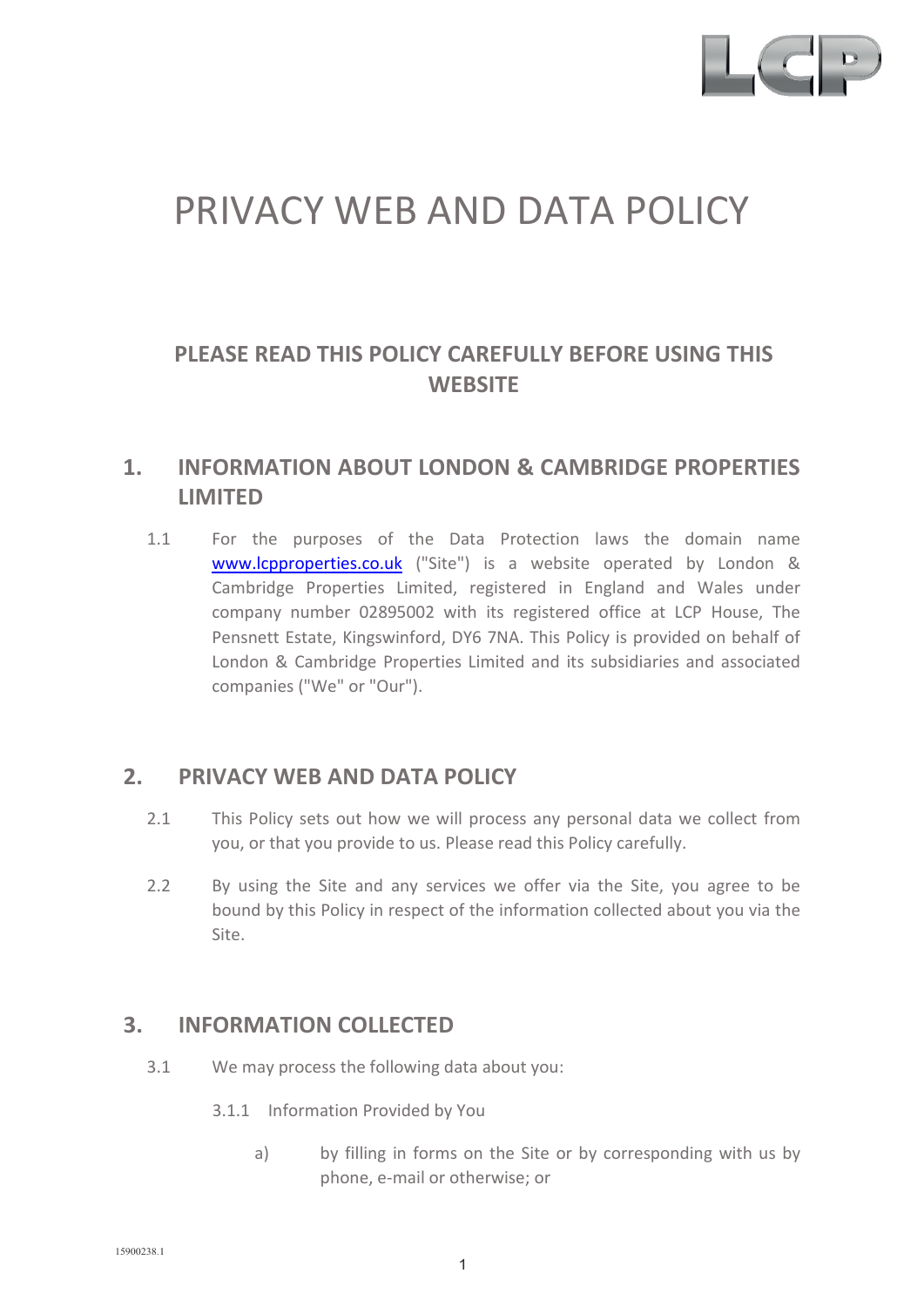- b) by registering to use the Site, subscribing to our service, searching for properties and/or any other product, participating in discussion boards or other social media functions on our Site, when you report a problem with the Site, or any other activities performed on our Site.
- 3.1.2 Information We Collect including but not limited to:
	- a) technical information, including the internet protocol (IP) address used to connect your computer to the internet, your login information, browser type and version, time zone setting, browser plug-in types and versions, operating system and platform; and
	- b) information about your visit, including the full Uniform Resource Locators (URL) clickstream to, through and from our Site (including date and time), products you viewed or searched for, page response times, download errors, length of visits to certain pages, page interaction information (such as scrolling, clicks, and mouse-overs), and methods used to browse away from the page and any phone number used to call our customer service number.
- 3.1.3 Information Received from other Sources including but not limited to:
	- a) information about you if you use any of the other websites we operate or the other services we provide;
	- b) information from third parties we work closely with (including, for example, third party portals, business partners, subcontractors in technical, payment and delivery services, advertising networks, analytics providers, search information providers, credit reference agencies); and
	- c) information from any of our group companies (the meaning of group companies is further explained in paragraph 6 below).
- 3.2 The information provided by you, the information we collect and the information we receive from third parties will be combined and used for the purposes set out in paragraph 5.1 of this Policy.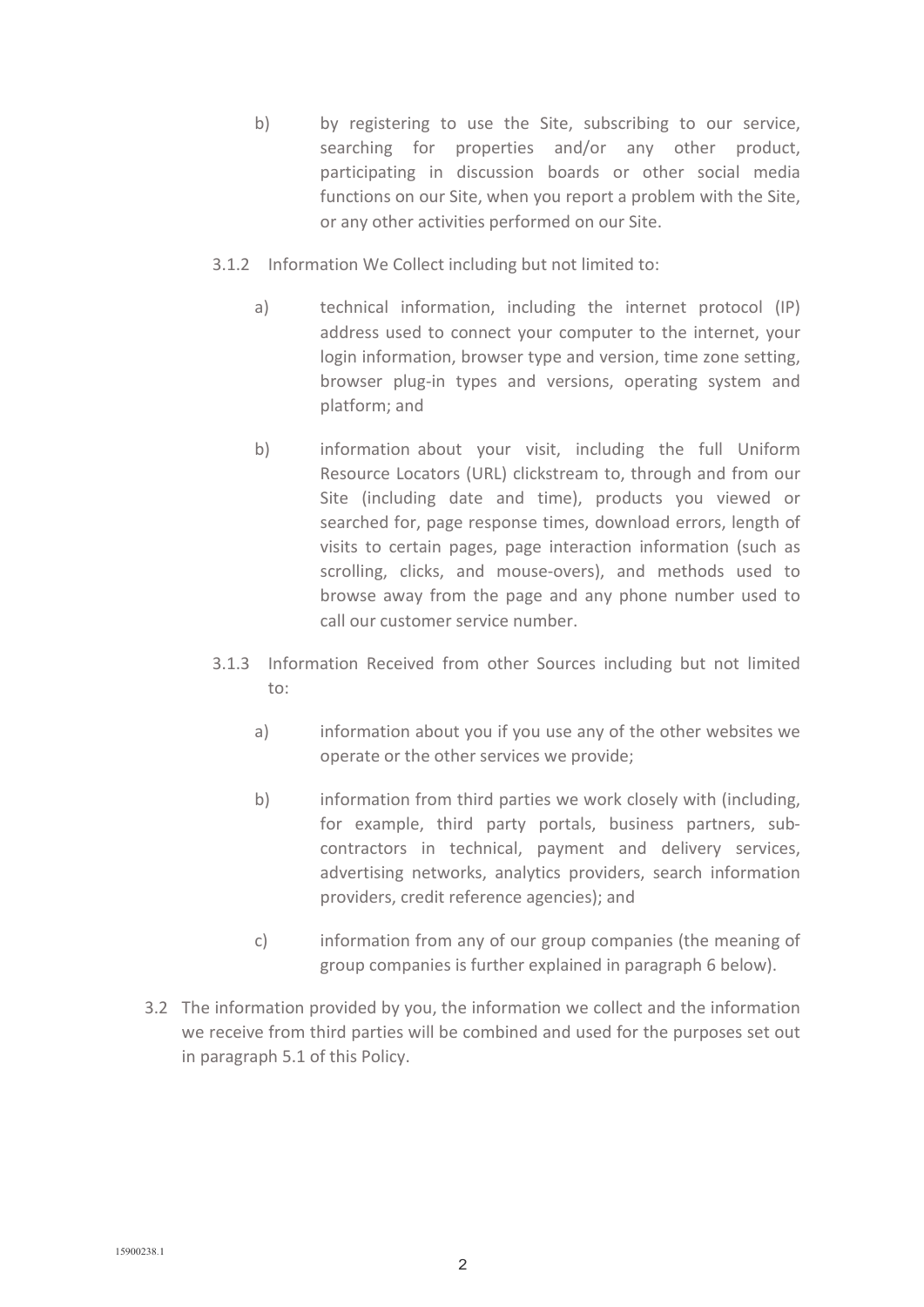## **4 COOKIES**

4.1 The Site does may and will use cookies. A cookie is a small file of letters and numbers that are stored on your computer by websites you visit. We use cookies to distinguish you from other users of the Site. This helps us to provide you with a better experience when you browse the Site and also allows us to improve the Site.

# **5 USE OF INFORMATION**

- 5.1 We will use information about you in order to:
	- 5.1.1. administer your account(s) with us; process your searches;
	- 5.1.2. send you information about our products and services;
	- 5.1.3. notify you about changes to our service;
	- 5.1.4. verify your identity;
	- 5.1.5. carry out marketing analysis and make general improvements to the Site;
	- 5.1.6. measure or understand the effectiveness of advertising we serve to you and others, and to deliver relevant advertising to you;
	- 5.1.7. obtain your views or comments on the services we provide;
	- 5.1.8. contact the winners of our competitions and to help us plan other promotional activity; and
	- 5.1.9. send you information we think you might find useful or which you have requested from us, including information about our products and services or those of carefully selected third parties provided you have indicated that you are happy to be contacted for these purposes.
	- 5.2 You can ask us not to contact you with information regarding our products and services or those of third parties or share your information with third parties' either at the point such information is collected on the Site (by checking or unchecking the relevant box as directed) or, if you do not wish us to continue to use your information in this way, by following the unsubscribe instructions on any communications sent to you. You can also exercise this right at any time by contacting us using the contact details in paragraph 14 of this Policy.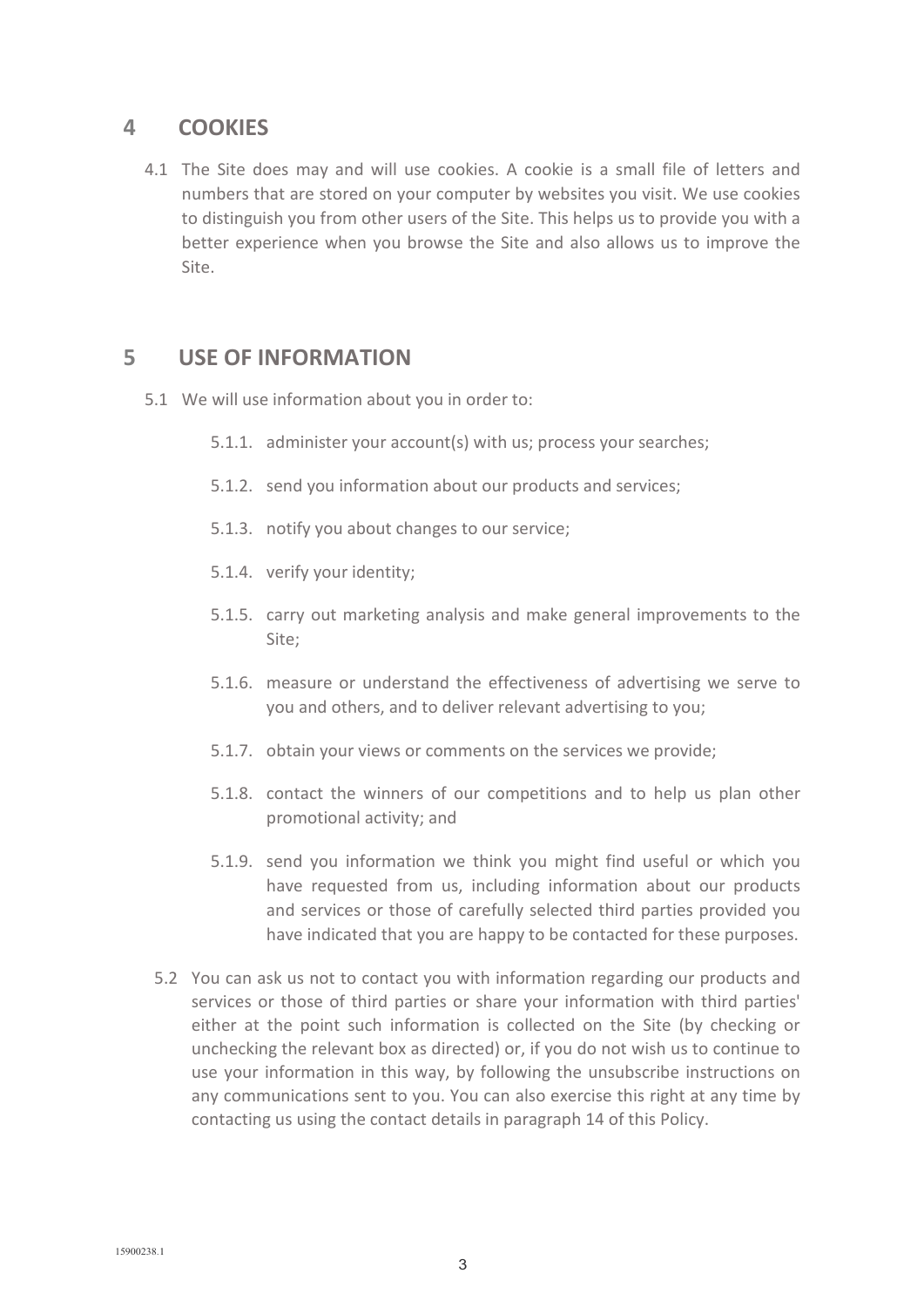## **6 DISCLOSURE OF YOUR INFORMATION**

- 6.1 We may share your personal information with any member of our group, which means our subsidiaries, our ultimate holding company and its subsidiaries, as defined in section 1159 of the UK Companies Act 2006 and also associated companies. Any member of our group and associated companies will be able to use your personal information for any and/or all of the purposes set out in paragraph 5.1 of this Policy.
- 6.2 We may share your information with selected third parties including:
	- 6.2.1 business partners, suppliers and sub-contractors for the performance of any contract we enter into with you;
	- 6.2.2 advertisers and advertising networks that require the data to select and serve relevant adverts to you and others; and
	- 6.2.3 analytics and search engine providers that assist us in the improvement and optimisation of our Site.
- 6.3 We may disclose your personal information to third parties:
	- 6.3.1 in the event that we sell any business or assets, in which case we may disclose your personal data to the prospective buyer of such business or assets;
	- 6.3.2 if we or substantially all of our assets are acquired by a third party, in which case personal data held by us about our customers will be one of the transferred assets; and
	- 6.3.3 if we are under a duty to disclose or share your personal data in order to comply with any legal obligation, or in order to enforce or apply our terms of use [www.lcpproperties.co.uk/uploads/flies/Web-](http://www.lcpproperties.co.uk/uploads/flies/Web) and-Data-Policy-May-2018 and other agreements; or to protect the rights, property, or safety of London & Cambridge Properties Limited and/or any member of our group, our customers, or others. This includes exchanging information with other companies and organisations for the purposes of fraud protection and credit risk reduction.
	- 6.3.4 to third parties vital to our IT and marketing aspects only use and process the information on our behalf.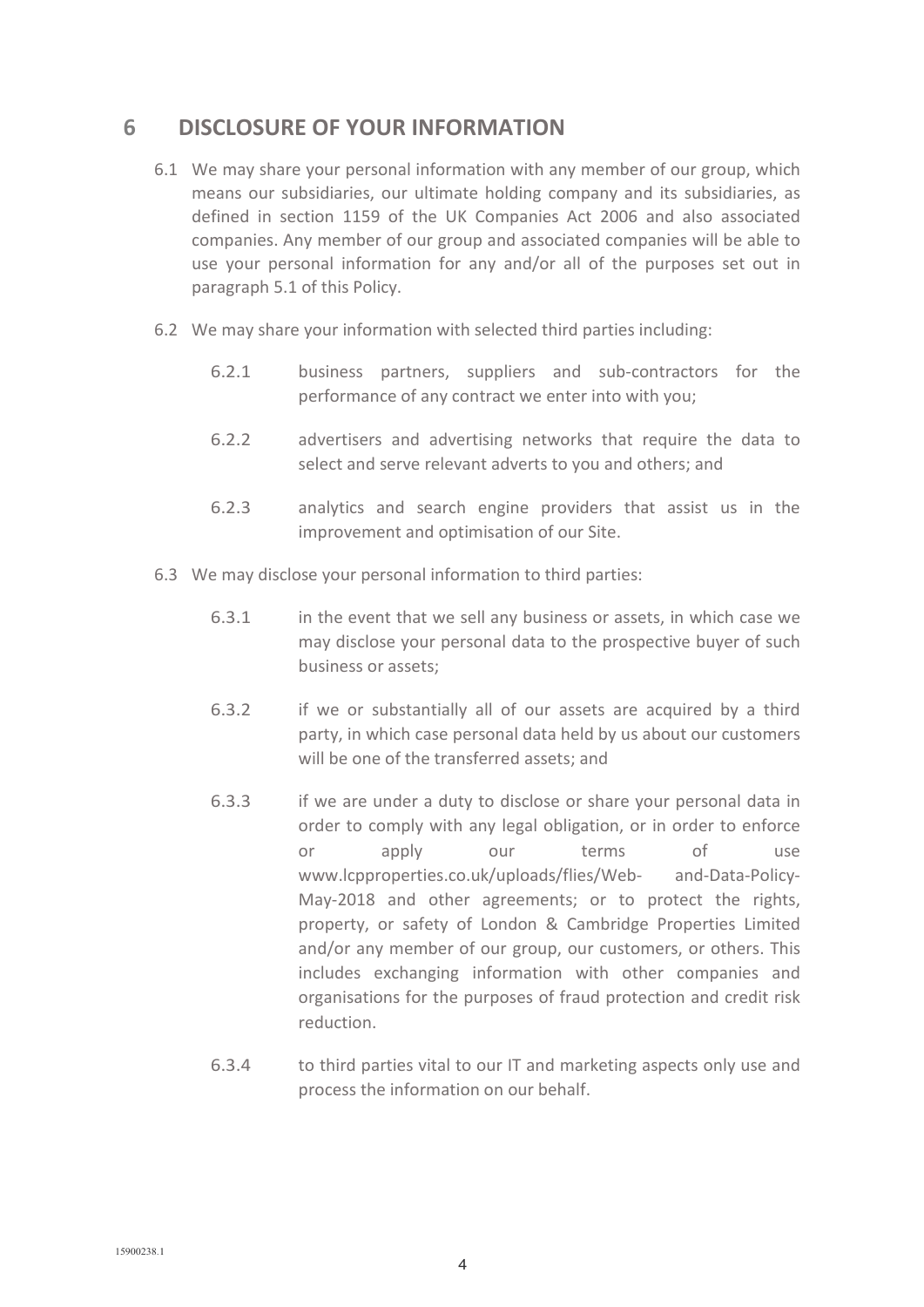# **7 DATA STORAGE**

- 7.1 The data that we collect from you may be transferred to, and stored at, a destination outside the European Economic Area ("EEA"). By way of example, this may happen if any of our servers are located in a country outside of the EEA or one of our service providers is located in a country outside of the EEA. Data may also be processed by staff operating outside the EEA who work for us or for one of our suppliers. Such staff maybe engaged in, among other things and the provision of support services. By submitting your personal data, you agree to this transfer, storing or processing. We will take all steps reasonably necessary to ensure that your data is treated securely and in accordance with this Policy.
- 7.2 Unfortunately, the transmission of information via the internet is not completely secure. Although we will do our best to protect your personal data, we cannot guarantee the security of your data transmitted to our Site; and any transmission is at your own risk. Once we have received your information, we will use strict procedures and security features to try to prevent unauthorised access.

### **8 YOUR RIGHTS**

- 8.1 If you have consented to marketing, you have the right to ask us at any time to stop processing your personal data for marketing purposes. You can exercise your right to prevent such processing by checking certain boxes on the forms we use to collect your data. You can also exercise the right at any time by contacting the team that regularly monitors [mydata@lcpproperties.co.uk.](mailto:mydata@lcpproperties.co.uk)
- 8.2 We have a Data Protection regime in place to oversee the effective and secure processing of your data. You can request copies of the data we hold about you, have it corrected, sent to a third party or deleted (subject to our need to hold data for legal reasons). You also have the right to object to our processing of your personal data.
- 8.3 If you wish to complain about how we have handled your data, you can contact us and we will investigate the matter. If you are not satisfied with our response or believe we are processing your data incorrectly you can complain to the Information Commissioner's Office at Wycliffe House, Wilmslow, Cheshire SK9 5AF Tel: 0303 123 1113. More information about your legal rights can be found on the Information Commissioner's Office's website at [www.ico.org.uk](http://www.ico.org.uk/) .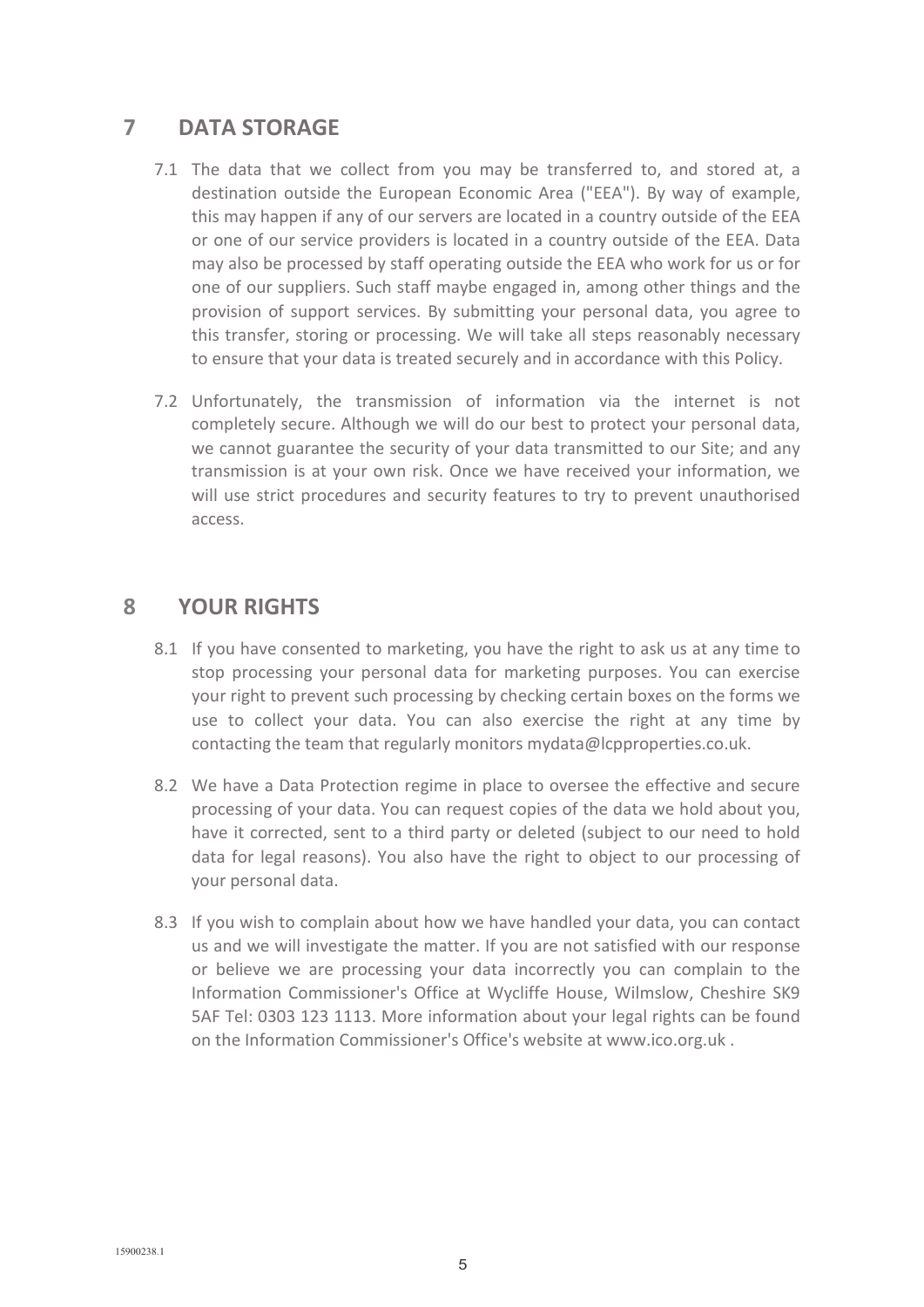## **9 LINKING WITH THIRD PARTIES**

- 9.1 The Site may, from time to time, contain links to and from the websites of our partner networks, advertisers, affiliates or any other general useful links on our Site. If you follow a link to any of these websites, please note that these websites have their own privacy policies and that we do not accept any responsibility or liability for these policies. Please check these policies before you submit any personal data to these websites.
- 9.2 In addition, if you linked to this Site from a third-party site, we cannot be responsible for the privacy policies and practices of the owners or operators of that third-party site and recommend that you check the policy of that third party site and contact its owner or operator if you have any concerns or questions.

## **10 DISCLAIMER**

- 10.1 Whilst these details given on this website are believed to be correct no guarantee or warranty is given, or implied therein, nor do they form any part of a contract. We do our best to ensure all information on this website is accurate. If you find any inaccurate information please let us know and where appropriate, we will correct it. We provide this website free of charge and under no circumstances we shall not be liable to you for any direct or indirect or consequential loss, loss of profit, revenue or goodwill arising from your use of the information contained herein. All terms implied by law are excluded to the fullest extent permitted by law.
- 10.2 Intending purchasers or tenants should not rely on the particulars in this website as statements or representations of fact but should satisfy themselves by inspection or otherwise as to the correctness of each of them.

# **11 COPYRIGHT**

11.1 We, unless otherwise stated, are the owner of copyright and database right in this website and its contents. No part of this website may be published, distributed, extracted, re-utilised, or reproduced in any material form (including photocopying or storing it in any medium by electronic means) except in accordance with the permissions set out below or as permitted by the Copyright Designs and Patents Act 1988 or the Copyright and Rights in Databases Regulations 1997 as applicable.